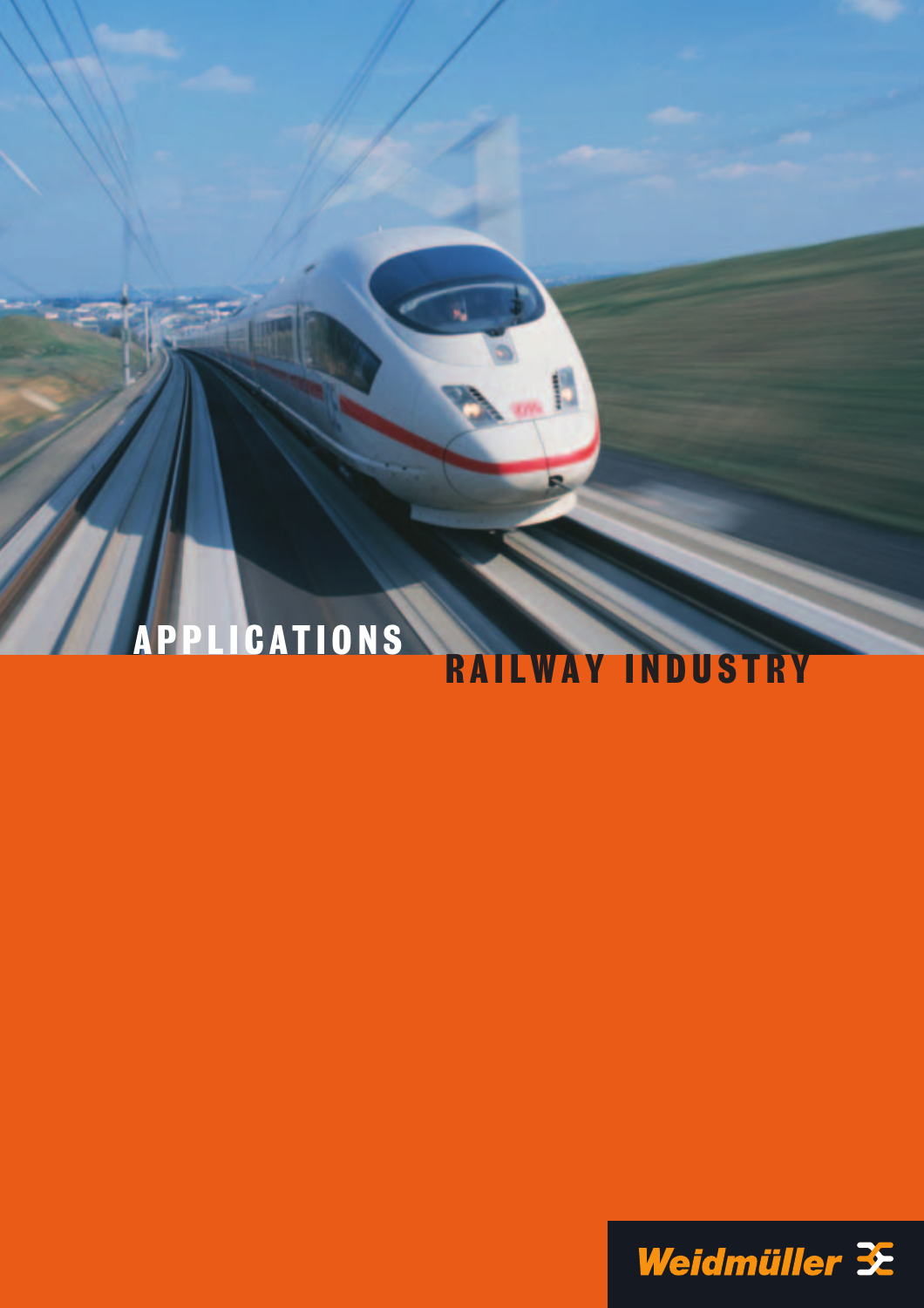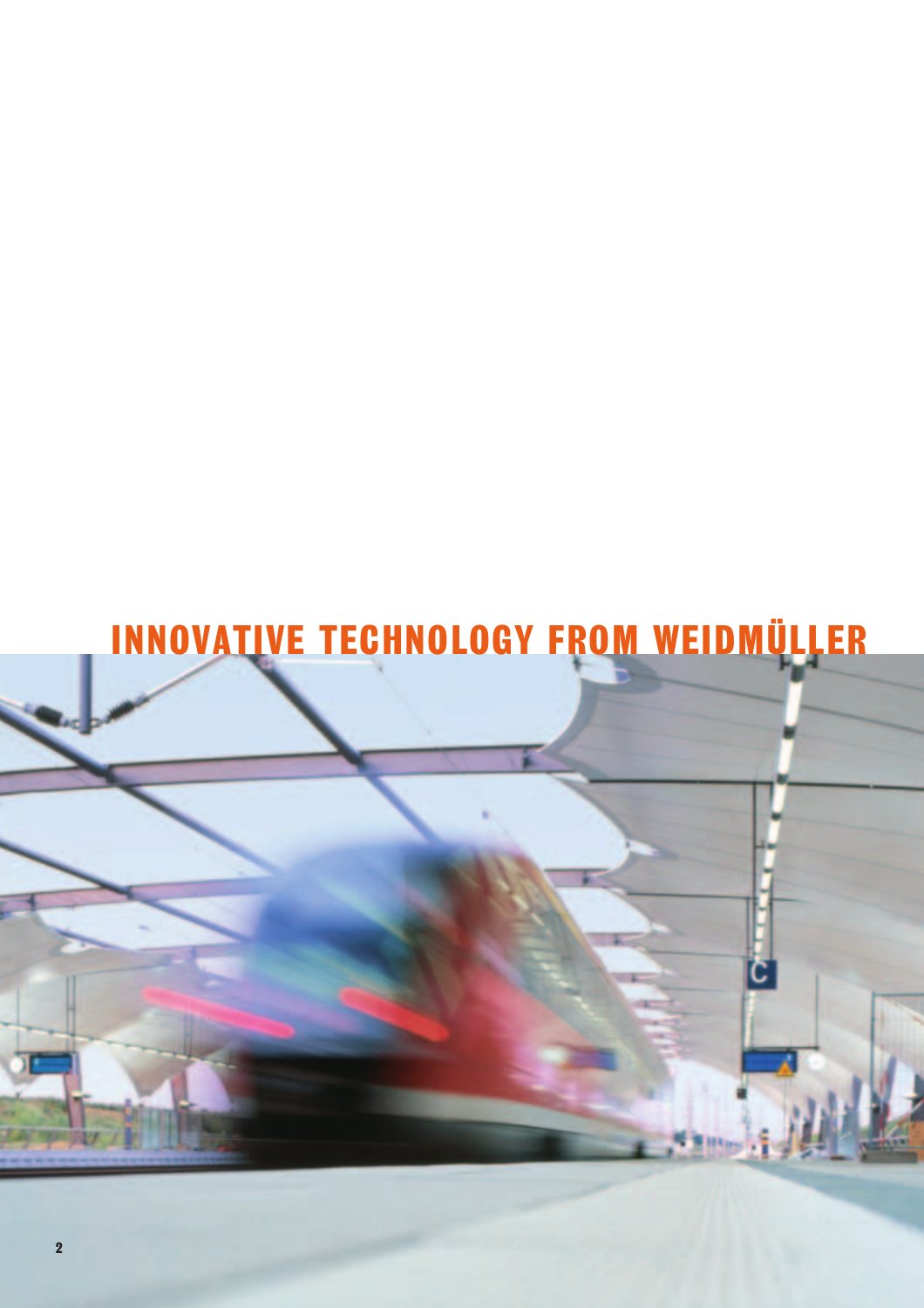#### A QUALITY PORTFOLIO FOR TRAINS AND TRACKS

Running a modern and high-performance transport system is a great logistical challenge and demands fast, flexible, efficient and safe railway vehicles which requires short periods of immobilisation and servicing. These demands are reflected by technical concepts with innovative electrical connection technology.

Terminals, connectors, enclosures or marking systems – Weidmüller has been developing and fine-tuning components in order to fulfil the special requirements of the rail industry for 50 years. Our products are put to the test in railway day in, day out, proving their resilience to vibrations, impacts and climatic conditions.

#### MAKING SURE TRAINS ARRIVE SAFELY AND ON TIME

Weidmüller is the leading supplier of solutions for the electrical connection, transmission and conditioning of energy, signals and data in industrial environments. With a standard portfolio containing 35,000 products, and production plants and sales companies in more than 70 countries, Weidmüller is not only represented around the world; it is also your first port of call for innovative solutions when it comes to industrial connection technology. We are your one-stop shop for all applications!

As a member of the VDB (German Rail Industry Association) and the ZVEI rail team (Central Association of the Electrotechnology and Electronics Industry), we are familiar with the demands placed on modern transport systems. As a partner of the rail industry, we have been consistently delivering top-quality goods and a range tailored to suit rail use for years. These credentials played no small part in the German rail company Deutsche Bahn AG's move to rate us as a L1 supplier – acknowledging our production engineering standards and quality, as well as commercial aspects.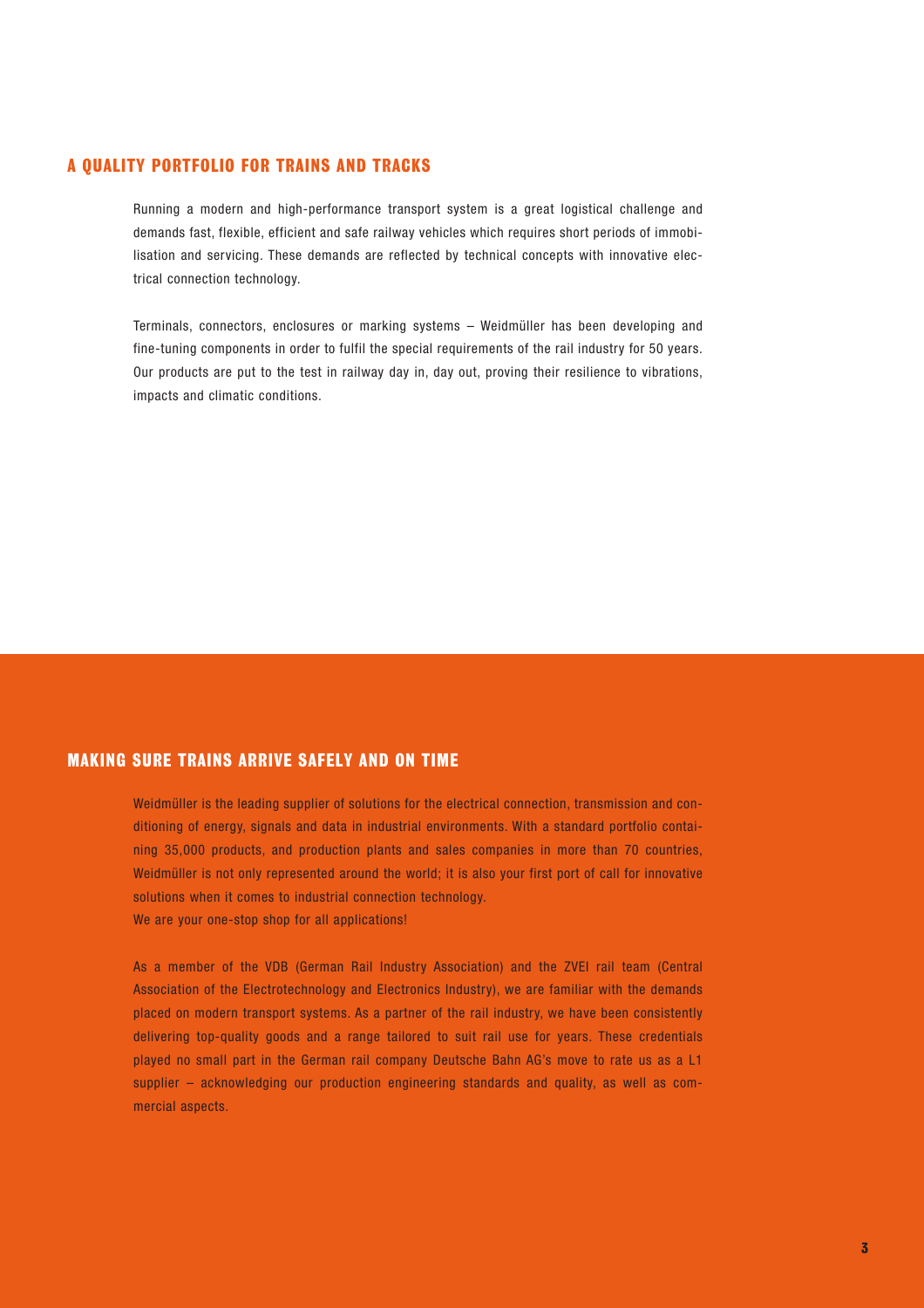#### MODULARITY AND PLATFORM DESIGN

As the need for mobility grows, so do the demands placed on the various interior and exterior applications and components on railway. Increasingly individualised, higher-performance interfaces are particularly sought-after for the development of innovative platform concepts for different train types.

Weidmüller supports these innovative platform concepts with a whole range of solutions and a broad product portfolio.



## SAFE AND MODULAR

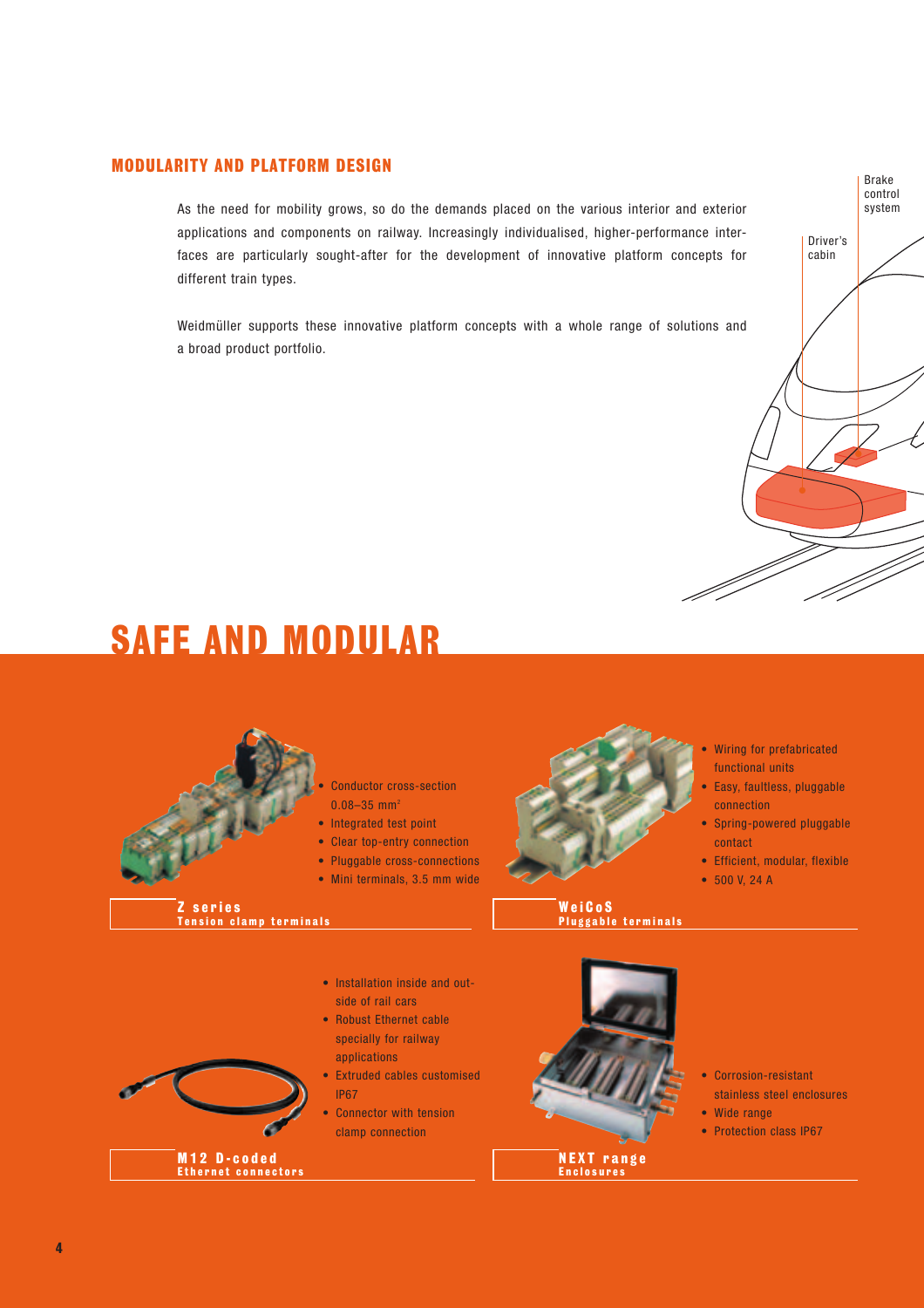

ST 4000 Stud terminals

- Efficient power distribution up to 4 kV
- Low voltage drop
- Self-extinguishing material, classified V0 according to UL 94
- Approved according to international railway standards such as EN 50343, EN 50155, NF F 61-017, NF F 16-101 and Ria 20
- 

WF series Stud terminals

- Efficient power distribution on mounting rails up to 120 mm2
- Low voltage drop
- Self-extinguishing material, classified V0 according to UL 94
- 1,000 V (with epoxy resin partition up to 2,300 V)
- Approved according to international railway standards such as EN 50343, EN 50155, NF F 61-017, NF F 16-101 and Ria 20

![](_page_4_Picture_14.jpeg)

- Weight-optimised HDC housing
- EMC-protected
- Hardened surface
- Protection class IP68

RockStar<sup>®</sup> Heavy-duty plug-in connector

![](_page_4_Picture_20.jpeg)

- High power in a small space
- Up to 46 pins
- 500 V, 16 A
- Impact and vibration-tested accor ding to IEC 61373, category II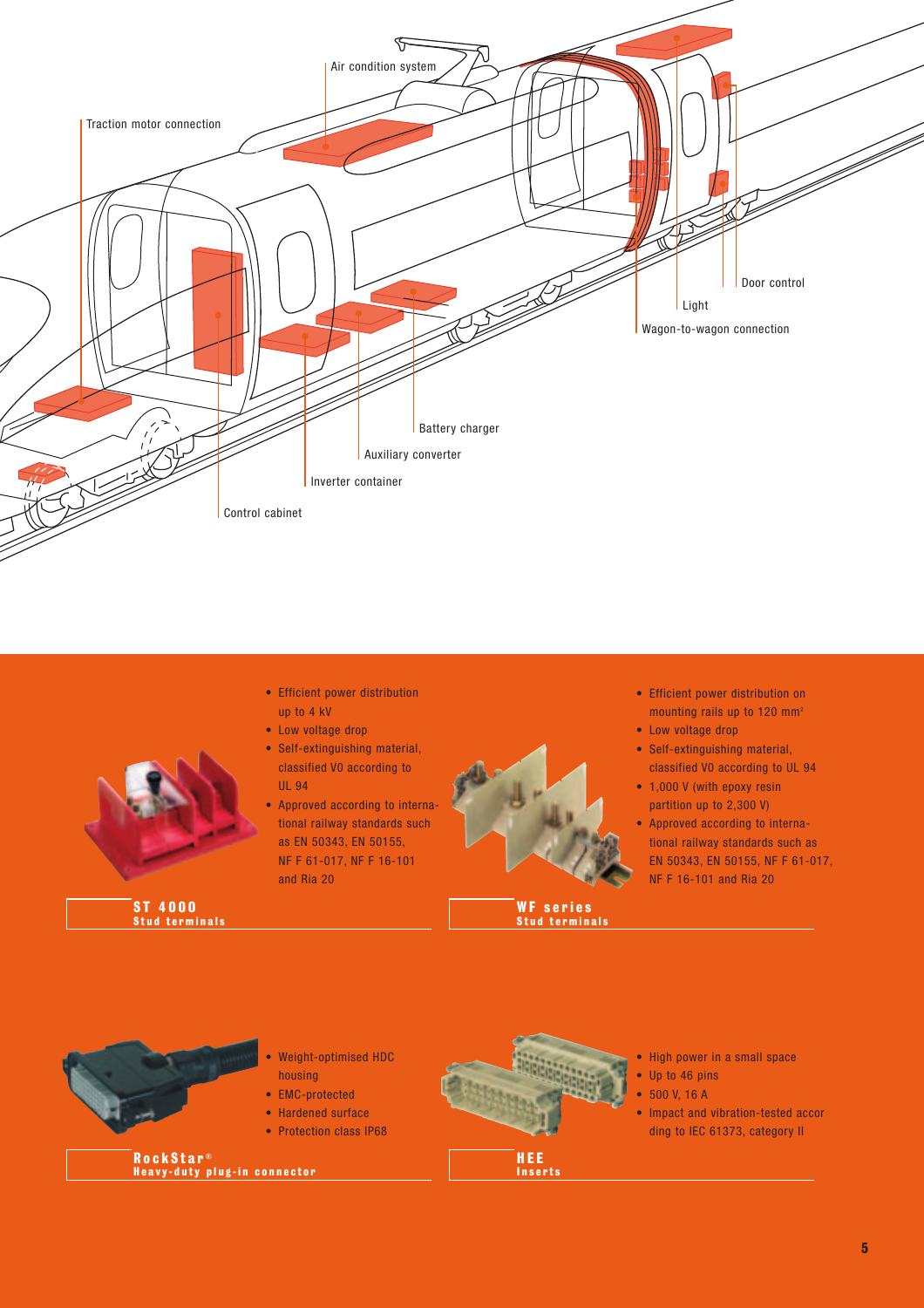#### WEIDMÜLLER AND THE RAILWAY INDUSTRY

![](_page_5_Picture_1.jpeg)

High-speed trains, trams, metros or locomotives – they all run safely with electrical connection technology from Weidmüller. We have been cooperating with leading rail manufacturers around the world for years, in order to fulfil the demand for mobility by offering innovative, customerspecific solutions.

Our aim is to increase your competitiveness via simple, optimised connections and interfaces.

## OPTIMUM SOLUTIONS

![](_page_5_Picture_5.jpeg)

MCZR TRAK Relay coupler

- 6 mm slim relay coupler
- Safe and quick tension clamp connection
- Self-extinguishing, insulating Wemid material, classified V0 according to UL 94
- Fulfils requirements according to EN 50155

![](_page_5_Picture_11.jpeg)

KLBÜ 4-13 Shield connection

- Safe shield connection
- Easy to use
- Quick assembly no need for tools

![](_page_5_Picture_16.jpeg)

- Shrinkable sleeves that can be printed on both sides, for cable marking
- Halogen-free
- Complies with international traffic engineering standards

stripax<sup>®</sup>

Stripping tool

- Ergonomic operation
	- Self-adjustable stripping blades
- Integrated cutting function
- Long durability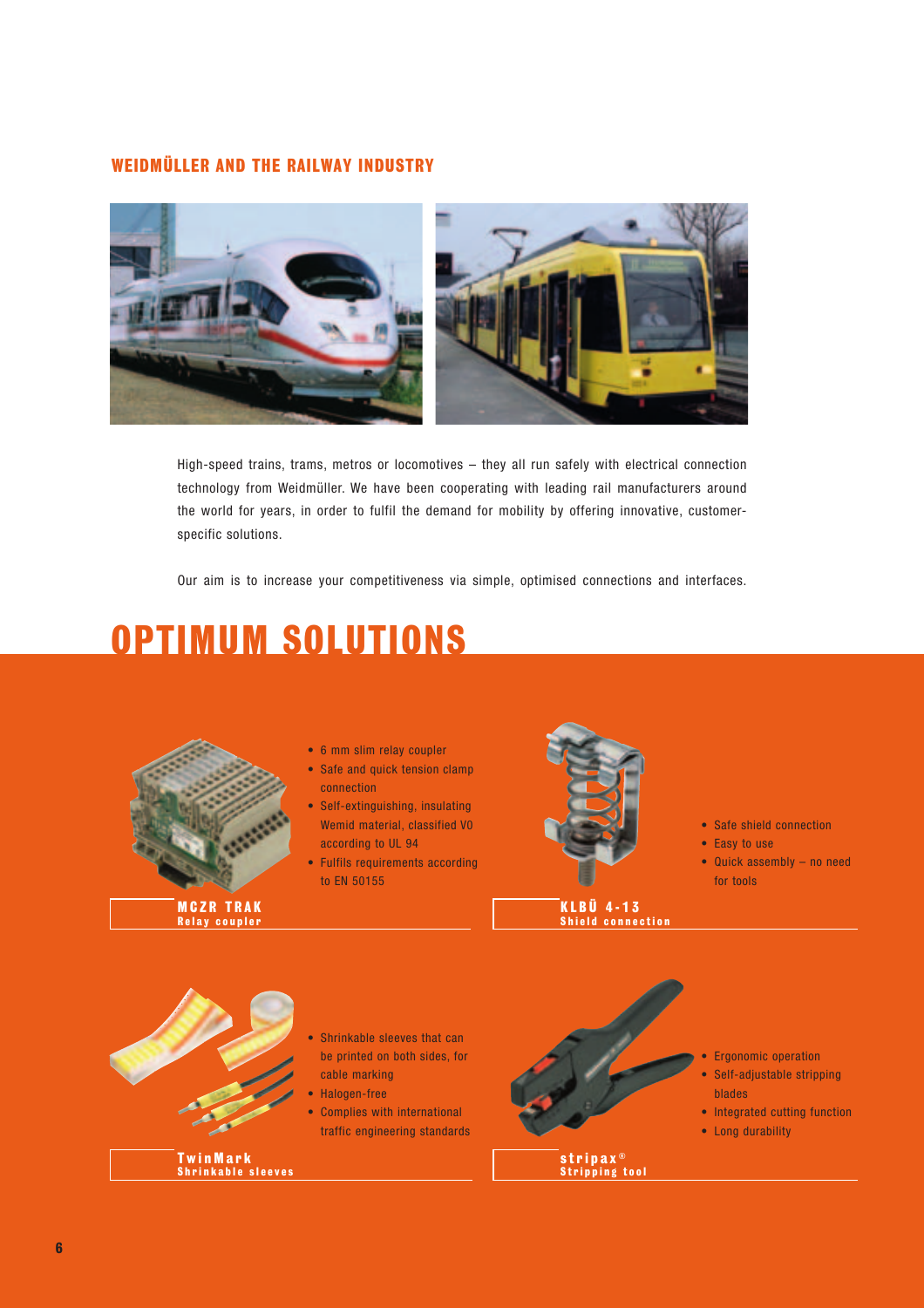![](_page_6_Picture_0.jpeg)

#### CUSTOMER-SPECIFIC SERVICES

We have been offering our customers tailored services for over 35 years, with a focus on individually adapted enclosures and assembled mounting rails. And that means maximum flexibility and cost-effectiveness for you!

![](_page_6_Picture_3.jpeg)

- Expert project consultancy
- Professional assembling, drilling, milling, coating, engraving and labelling
- More flexibility for your production

Customer-specific enclosures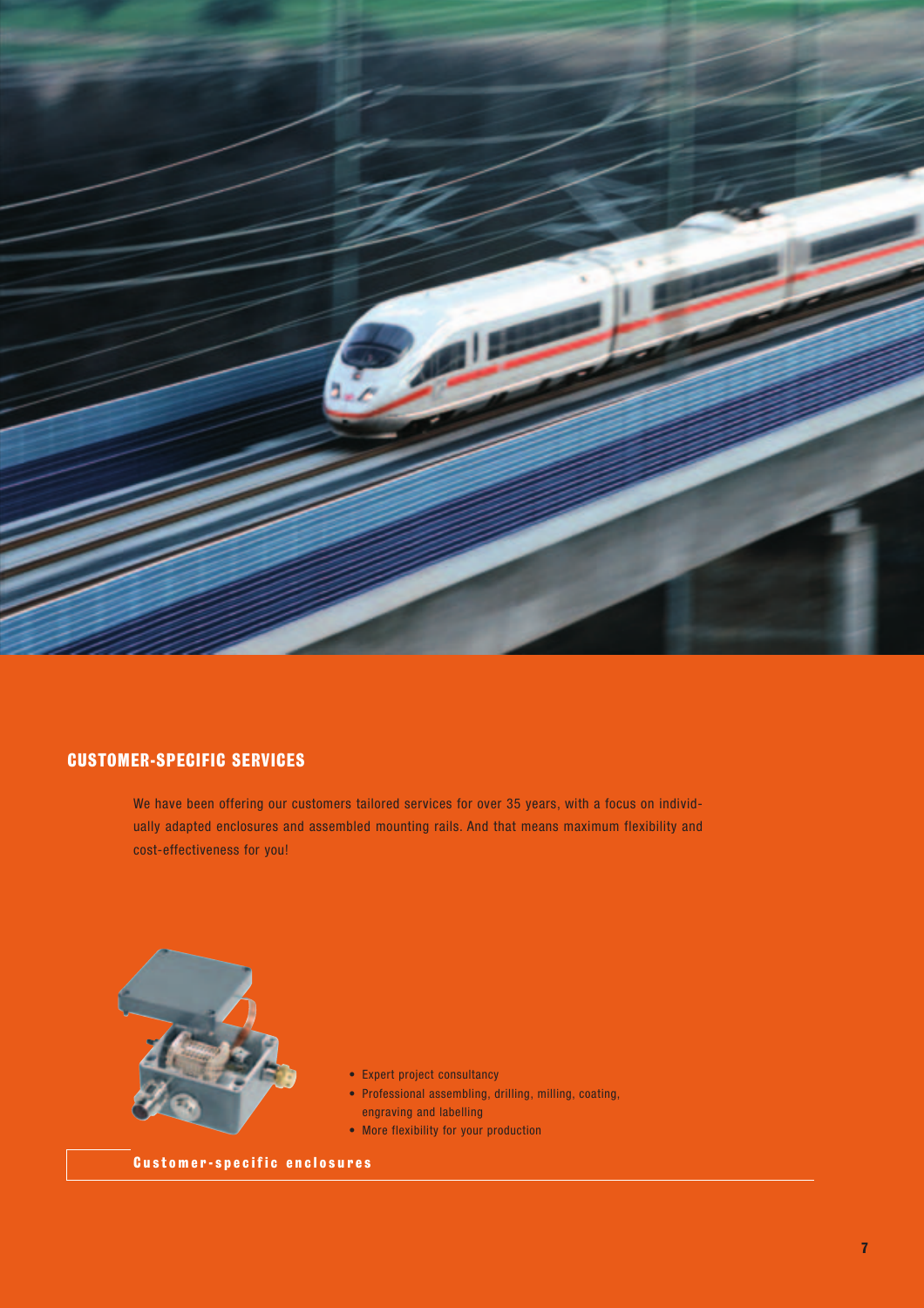### SOLUTIONS FROM WEIDMÜLLER

During the railway's life cycle, maintenance costs considerably outstrip acquisition costs. The time needed for servicing can be cut dramatically by using connections that are quickly disconnected, meaning that Weidmüller makes a significant contribution towards cutting life cycle costs (LCC).

We therefore fulfil our customers' demands for durability and cost-effectiveness – in all applications!

![](_page_7_Picture_3.jpeg)

8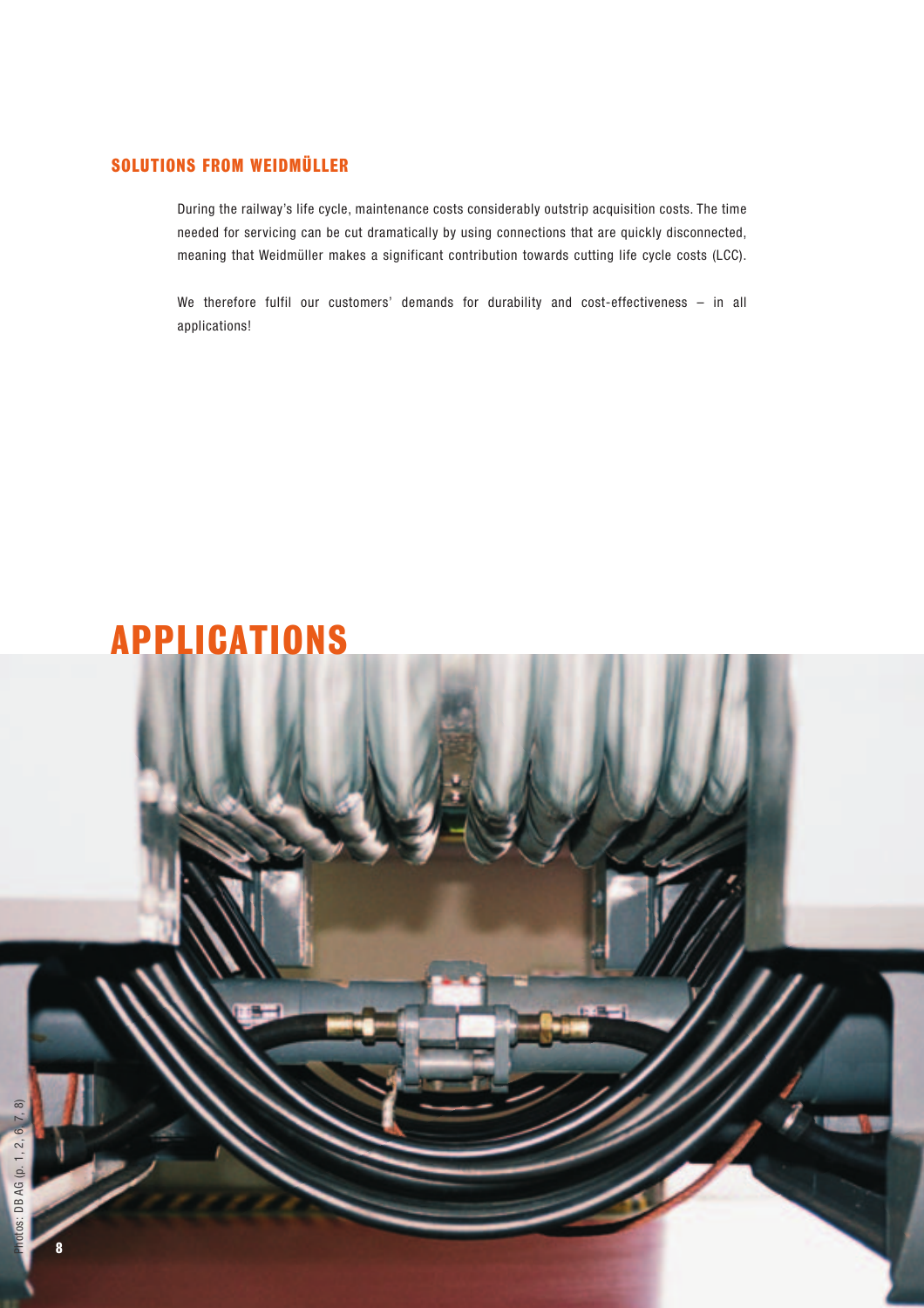#### APPLICATION: WAGON-TO-WAGON CONNECTION

![](_page_8_Figure_1.jpeg)

Robust products are essential in tough conditions, but they must also provide a cost-effective solution. Our stud terminals and heavy-duty plug-in connectors do just that: they are easily pluggable and easy to disconnect, making them perfect for quickly coupling wagons. The heavyduty plug-in connectors with RockStar® housing guarantee fast signal transmission, e.g. of the WTB (wire train bus). Power is transmitted via ST 4000 stud terminals and the WF series.

![](_page_8_Picture_3.jpeg)

#### ST 4000 Stud terminals

- Reliable, high power transmission
- 4 kV, 415 A
- Vibration-tested according to IEC 61373, category II

![](_page_8_Picture_8.jpeg)

Stud terminals

- Power transmission with optimised space
- Max. 2,300 V, 269 A
- Vibration-tested according to IEC 61373, category II

![](_page_8_Picture_12.jpeg)

- Quick-pluggable connection for control signals
- Weight-optimised HDC housing
- EMC-protected
- Hardened surface for extreme mechanical strain
- Protection class IP68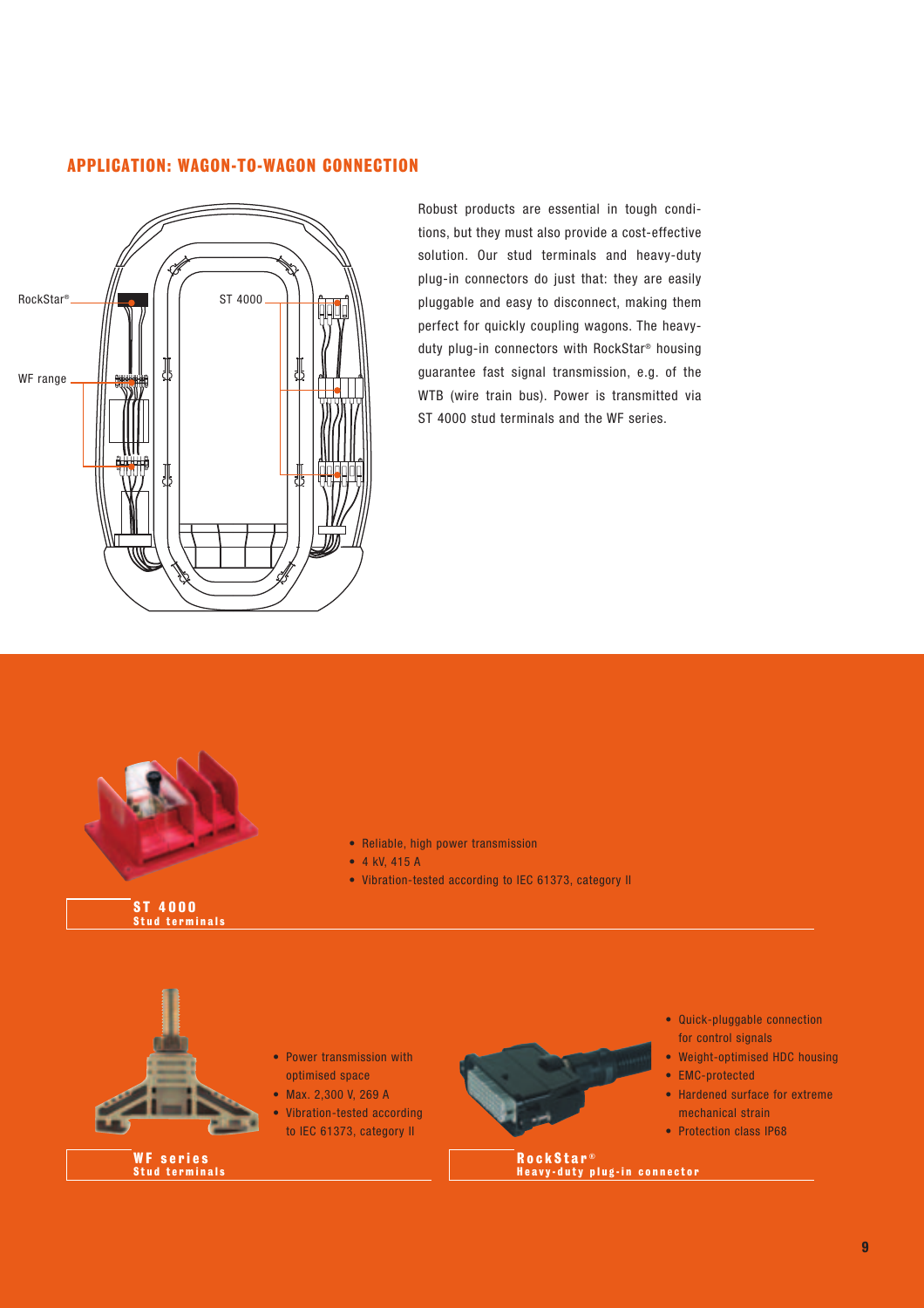#### APPLICATION: CONTROL CABINET

![](_page_9_Picture_1.jpeg)

All the train's control signals come together in one control cabinet. This is connected externally by means of heavy-duty plug-in connections. Our space-saving Z series terminals, MCZR TRAK-type relay couplers and diode holders maintain an electric connection and ensure that the signals in the control cabinet are analysed reliably.

![](_page_9_Picture_3.jpeg)

- Fulfil various requirements with just one plug-in connector
- Patented modular system
- Range of modules up to optical fibres and bus modules

![](_page_9_Picture_7.jpeg)

- Conductor cross-section  $0.08 - 35$  mm<sup>2</sup>
- Integrated test point
- Clear top-entry connection
- Pluggable cross-connections
- Mini terminals, 3.5 mm wide
- Z series Tension clamp terminals

![](_page_9_Picture_14.jpeg)

- 6 mm slim relay coupler Safe and quick tension
- clamp connection
- Self-extinguishing, insulating Wemid material, classified V0 according to UL 94
- Fulfils requirements according to EN 50155

![](_page_9_Picture_19.jpeg)

- Tried and tested tension clamp connection
- Protects from inverse current up to 3 A
- Vibration-resistant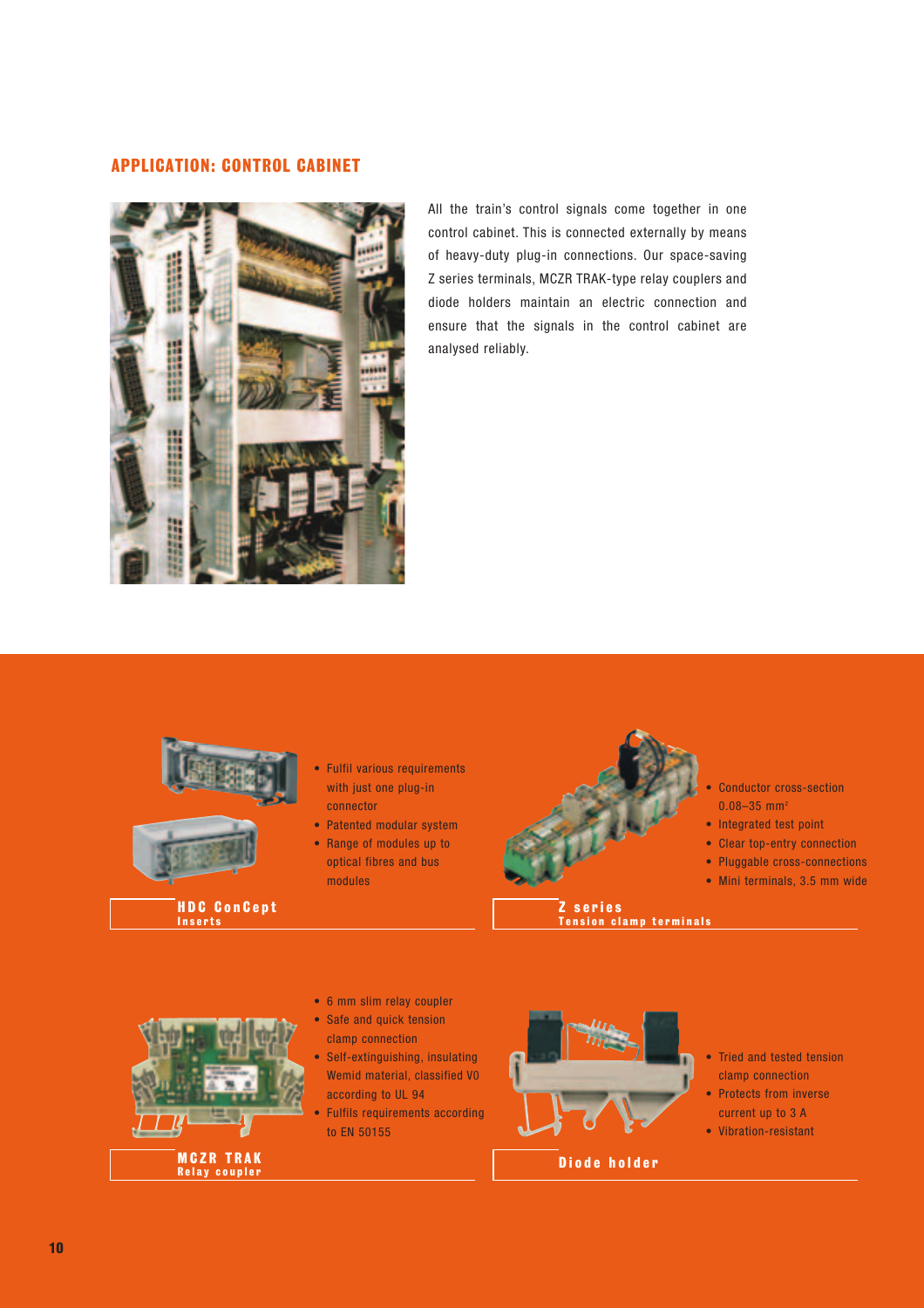#### APPLICATION: SANDING SYSTEM

![](_page_10_Picture_1.jpeg)

Signals control the opening of the sanding system slider via an electrical interface. The electrics are enclosed in K range aluminium enclosure with corrosion-resistant coating in order to protect them from extreme environmental conditions. Thanks to the use of ZDUB mini block terminals on a mounting rail measuring just 15 mm, the whole application takes up so little space that it fits next to the sand feeder.

![](_page_10_Picture_3.jpeg)

- Expert project consultancy
- Professional drilling, milling, coating, engraving and labelling • More flexibility for your
- production
- " $100$  in  $1"$  we make one hundred single articles to one article

Customer-specific services

![](_page_10_Picture_9.jpeg)

K range Enclosures

- Extremely light aluminium enclosures
- Chemical and weatherresistant
- Protection class IP67

![](_page_10_Picture_14.jpeg)

Mini block terminals

- Maximum power in minimum space
- Mounted on TS 15 rail
- Clear top-entry connection

![](_page_10_Picture_18.jpeg)

Cable entries

- Robust cable gland made of nickel-plated brass
- EMC cable gland
- High protection class IP68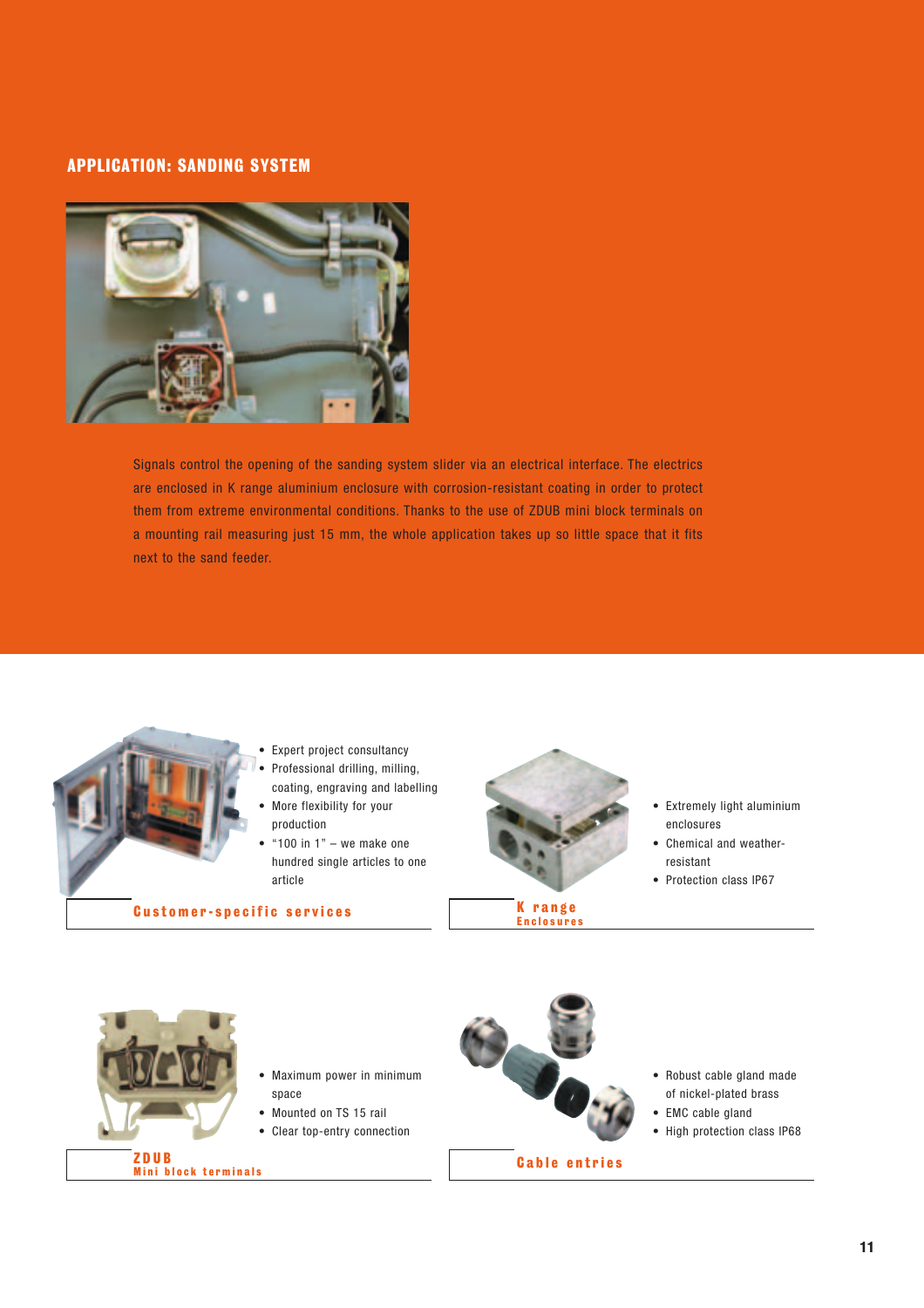#### APPLICATION: DOOR CONTROLS AND DRIVER'S CAB

![](_page_11_Picture_1.jpeg)

Flexible modular terminal concepts are needed wherever complete functional units are prefabricated or replaced. That's why terminals with WeiCoS-type plug-in connectors are used in the driver's cab and door controls. This combination makes it possible to connect prefabricated functional units with the existing installation quickly and faultlessly. Simply insert the plug-in connector into the terminal and you're done! A spring-powered contact and the locking elements guarantee that the contact withstands impacts, vibration and jolts.

![](_page_11_Picture_3.jpeg)

WeiCoS Pluggable terminals

![](_page_11_Picture_5.jpeg)

- Easy final assembling with pluggable terminals
- Modular design for prefabricated functional units
- Easy, faultless, pluggable connection

- For feeding in prefabricated cables
- Quick and easy assembly
- For standard HDC panel cut-outs
- Protection class IP54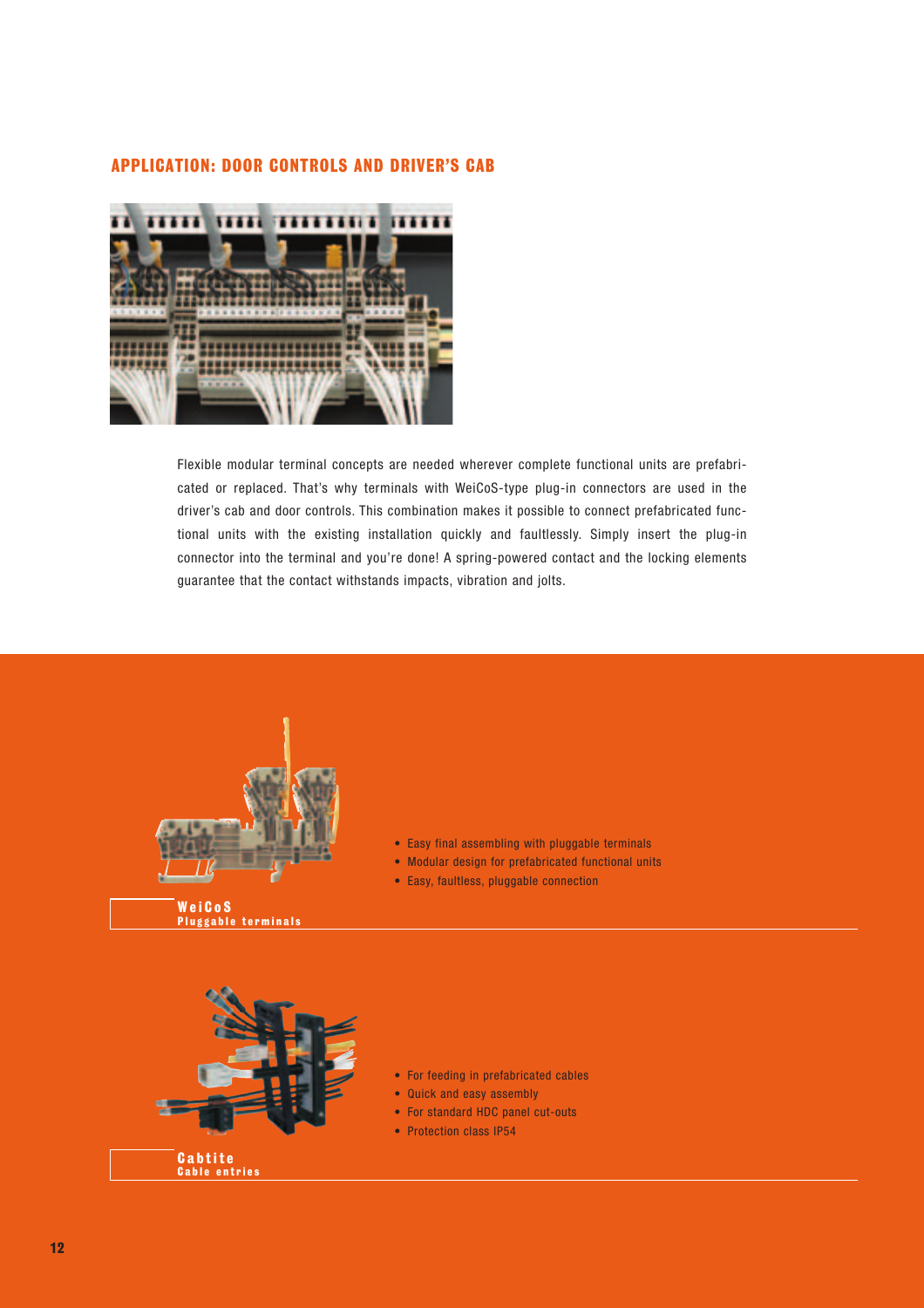#### APPLICATION: TRACTION MOTOR CONNECTION

![](_page_12_Picture_1.jpeg)

In modern high-speed trains, high currents are supplied to the motors to enable the train to accelerate to its top speed. Our ST 4000 stud terminals have been specially developed to transfer such high currents for railway. The ST 4000 stud terminals are protected from external conditions such as splashes of water, dust and stones by corrosion-resistant stainless steel enclosure from our TB range.

![](_page_12_Picture_3.jpeg)

![](_page_12_Picture_4.jpeg)

- Vibration-tested according to IEC 61373, category II
- Self-extinguishing material, classified V0 according to UL 94
- Low emissions, classified I2 F0 according to NF F16 101

![](_page_12_Picture_8.jpeg)

- Robust stainless steel enclosures
- Lid with concealed hinges
- Fixing lugs
- Corrosion-resistant electropolished stainless steel
- Protection class IP66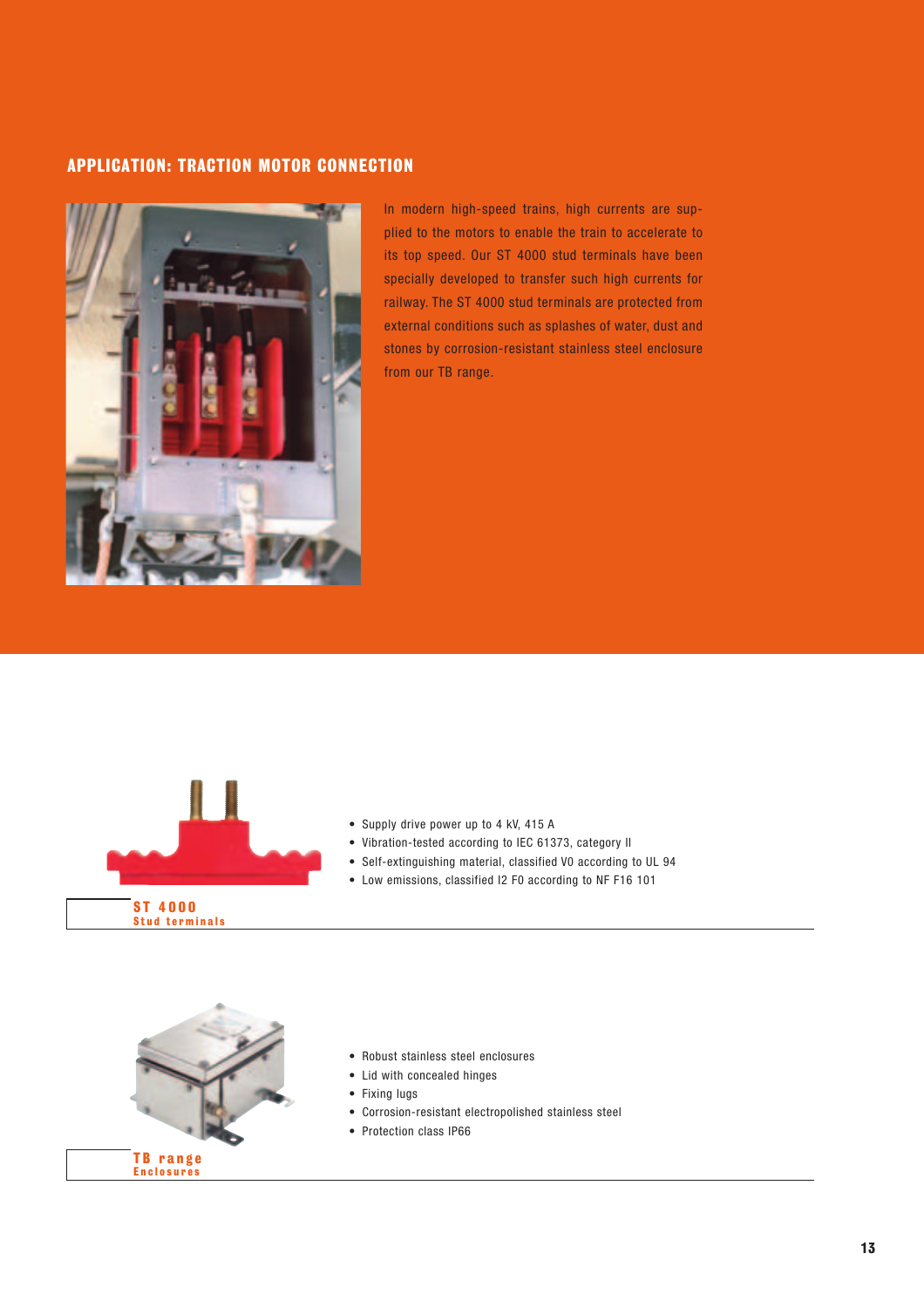![](_page_13_Picture_0.jpeg)

#### UNCOMPROMISING QUALITY

The components used for transport technology are constantly exposed to extreme conditions. That's why our products are tested in our own accredited laboratory for particularly relevant criteria such as resistance to vibration, impacts and extreme temperatures, as well as durability and electromagnetic compatibility.

To make sure you always receive top quality from Weidmüller, each of our products is subject to strict quality assurance and fulfils the following international railway norms and standards:

General: DIN EN 50155, DIN EN 50343, NF F 61-017 Behaviour in fire: NF F 16-101, BS 6853, ASTM E 162 Resistance to impacts and vibration: IEC 61373/Ria 20

Our railway industry CD-ROM contains everything you need to know about standards and approvals, tests passed according to railway norms, references, material tests and lots of further information.

You can order your free copy of the railway industry CD-ROM by e-mailing railway@weidmueller.com.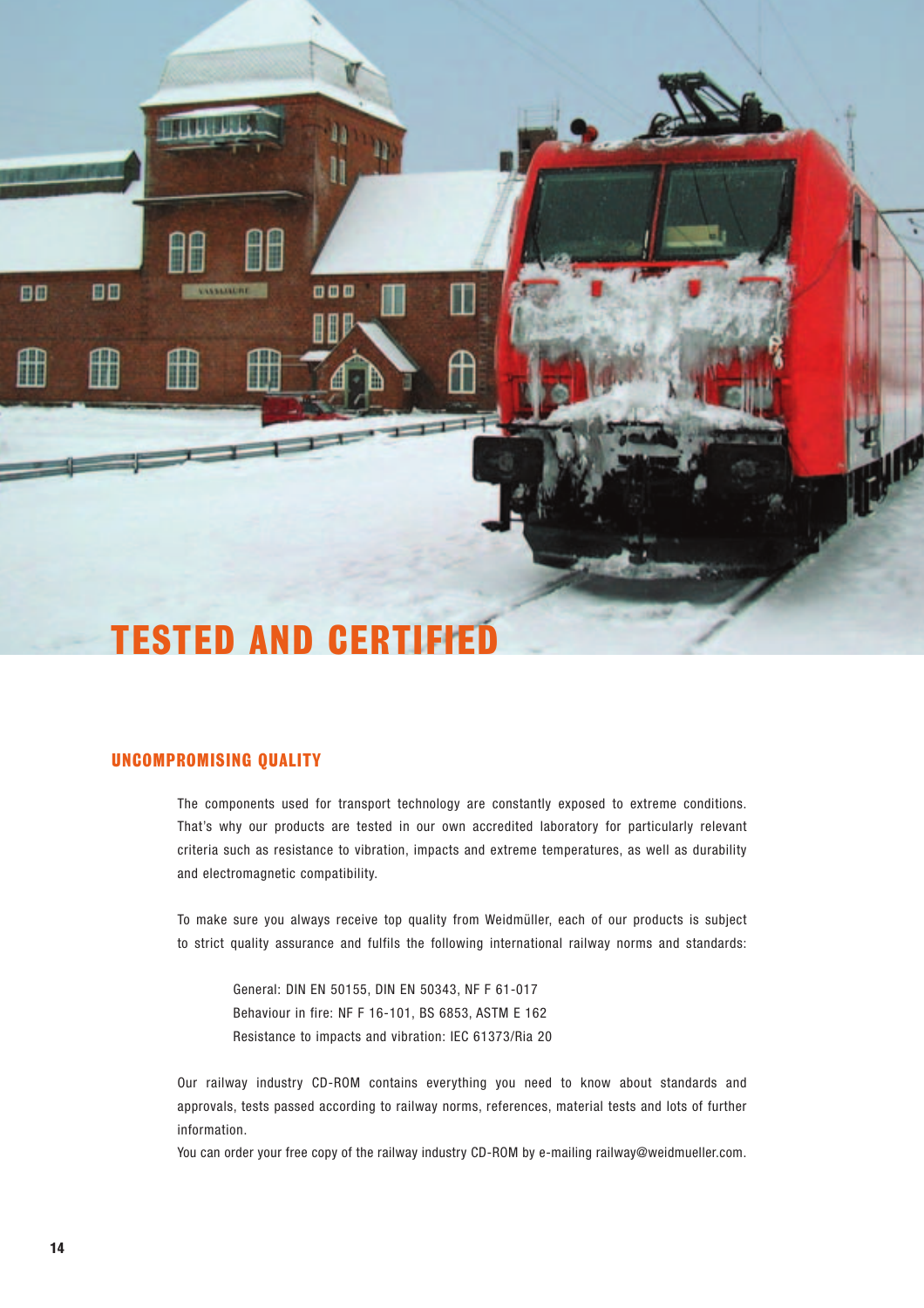#### FOR EXTREME CONDITIONS

![](_page_14_Picture_1.jpeg)

Left: Testing for impact and vibration-resistance simulates different mechanical strains in the vehicle or on the bogie.

Right: We use the needle flame test to investigate how the plastics used behave in fire.

#### FOR ABSOLUTE SAFETY

![](_page_14_Picture_5.jpeg)

Left: Our products are exposed to different climates in modern climatic test chambers. Right: One of the many stages of quality control: the EMC test.